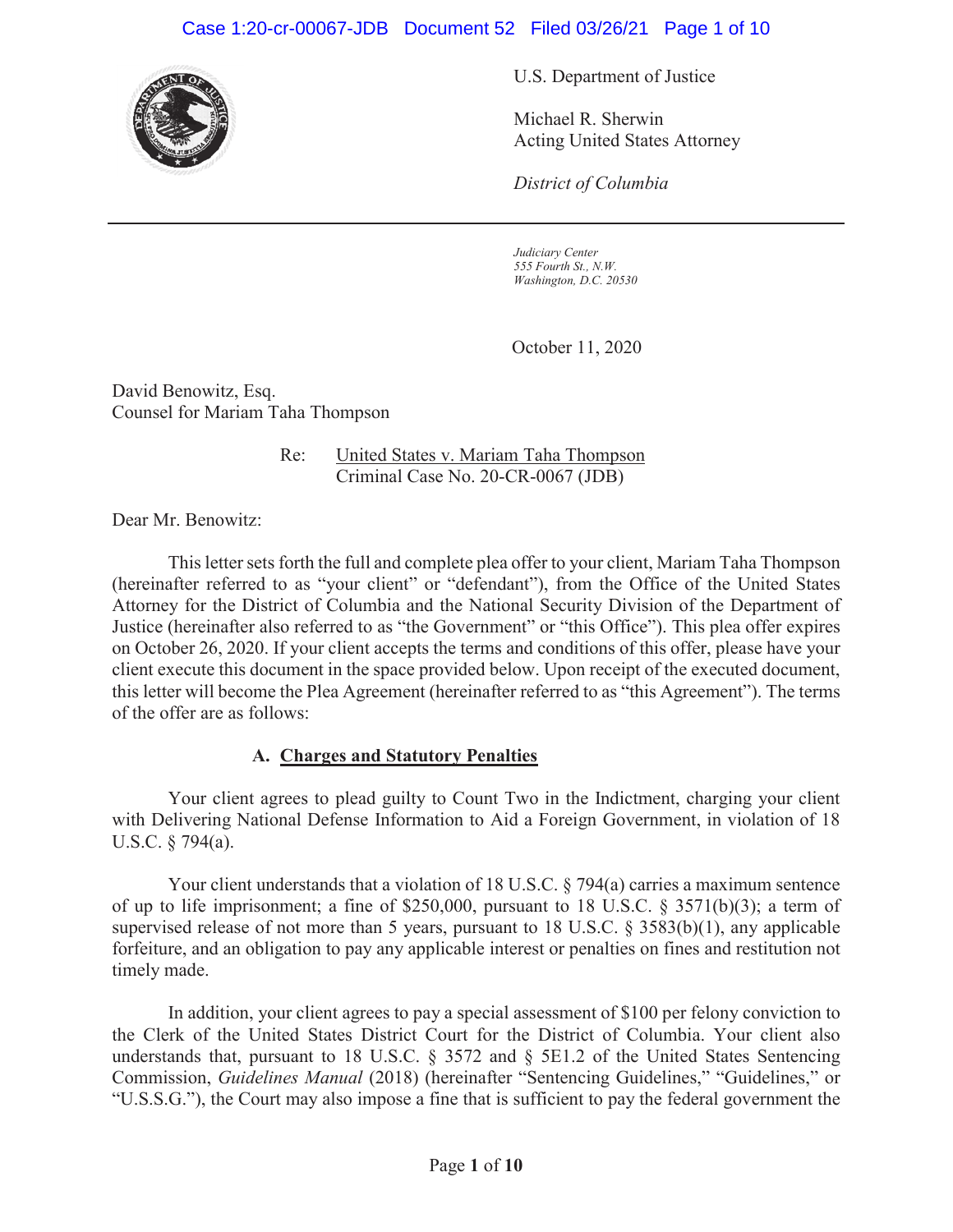costs of any imprisonment, term of supervised release, and period of probation. Further, your client understands that, if your client has two or more convictions for a crime of violence or felony drug offense, your client may be subject to the substantially higher penalties provided for in the careeroffender statutes and provisions of the Sentencing Guidelines.

#### **B. Factual Stipulations**

Your client agrees that the attached "Statement of Offense" fairly and accurately describes your client's actions and involvement in the offense to which your client is pleading guilty. Please have your client sign and return the Statement of Offense as a written proffer of evidence, along with this Agreement.

## **C. Additional Charges**

In consideration of your client's guilty plea to the above offense, your client will not be further prosecuted criminally by this Office for the conduct set forth in the attached Statement of Offense. The Government will request that the Court dismiss the remaining counts of the Indictment in this case at the time of sentencing. Your client agrees and acknowledges that the charges to be dismissed at the time of sentencing were based in fact.

#### **D. Sentencing Guidelines Analysis**

Your client understands that the sentence in this case will be determined by the Court, pursuant to the factors set forth in 18 U.S.C. § 3553(a), including a consideration of the Sentencing Guidelines. Pursuant to Federal Rule of Criminal Procedure 11(c)(1)(B), and to assist the Court in determining the appropriate sentence, the parties agree to the following:

## 1. **Estimated Offense Level Under the Guidelines**

Your client agrees and will acknowledge at the time of the plea of guilty to the offense stated above that, pursuant to U.S.S.G. § 1B1.3, your client believed that the information she was providing to a foreign national was being passed to a designated foreign terrorist organization as described in the Statement of Offense. Your client further agrees and will acknowledge at the time of the plea of guilty to the offense stated above that she had access to the classified national defense information that she passed to the foreign national because of the position of trust afforded her as a U.S. government security clearance holder.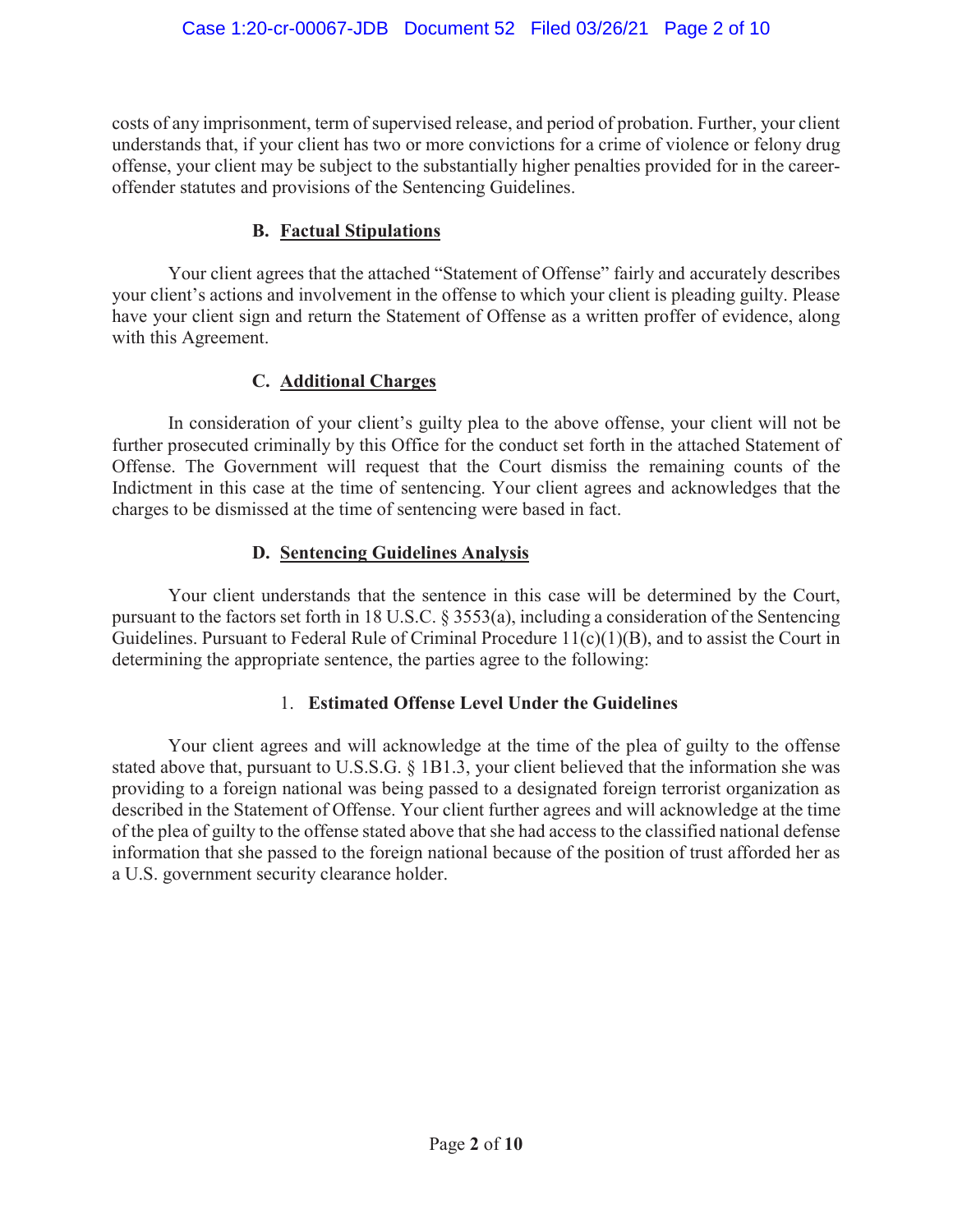The parties agree that the following Sentencing Guidelines sections apply:

| U.S.S.G. § 2M3.1    | Base Offense Level - Transmitting NDI | $[37]$             |
|---------------------|---------------------------------------|--------------------|
| U.S.S.G. § 3A1.4    | <b>Terrorism Enhancement</b>          | $\lceil 12 \rceil$ |
| U.S.S.G. $\S$ 3B1.3 | Abuse of Position of Trust            | $\lceil 02 \rceil$ |
|                     |                                       |                    |

Total 51

#### **2. Acceptance of Responsibility**

The Government agrees that a 2-level reduction will be appropriate, pursuant to U.S.S.G. § 3E1.1, provided that your client clearly demonstrates acceptance of responsibility, to the satisfaction of the Government, through your client's allocution, adherence to every provision of this Agreement, and conduct between entry of the plea and imposition of sentence. Furthermore, assuming your client has accepted responsibility as described in the previous sentence, the Government agrees that an additional 1-level reduction will be appropriate, pursuant to U.S.S.G. § 3E1.1(b), because your client has assisted authorities by providing timely notice of your client's intention to enter a plea of guilty, thereby permitting the Government to avoid preparing for trial and permitting the Court to allocate its resources efficiently.

Nothing in this Agreement limits the right of the Government to seek denial of the adjustment for acceptance of responsibility, pursuant to U.S.S.G. § 3E1.1, and/or imposition of an adjustment for obstruction of justice, pursuant to U.S.S.G. § 3C1.1, regardless of any agreement set forth above, should your client move to withdraw your client's guilty plea after it is entered, or should it be determined by the Government that your client has either (a) engaged in conduct, unknown to the Government at the time of the signing of this Agreement, that constitutes obstruction of justice, or (b) engaged in additional criminal conduct after signing this Agreement.

In accordance with the above, the Estimated Offense Level will be at least 48, however, the maximum Offense Level pursuant to the Guidelines is 43.

#### 3. **Estimated Criminal History Category**

Based upon the information now available to this Office (including the representations by the defense), your client has no criminal convictions.

Accordingly, your client is estimated to have 0 criminal history points. By operation of U.S.S.G. § 3A1.4, your client's Criminal History Category is VI. Your client acknowledges that after the pre-sentence investigation by the United States Probation Office, a different conclusion regarding your client's criminal convictions and/or criminal history points may be reached and your client's criminal history points may increase or decrease.

## 4. **Estimated Guidelines Range**

Based upon the Estimated Offense Level and the Estimated Criminal History Category set forth above, your client's estimated Sentencing Guidelines range is life (the "Estimated Guidelines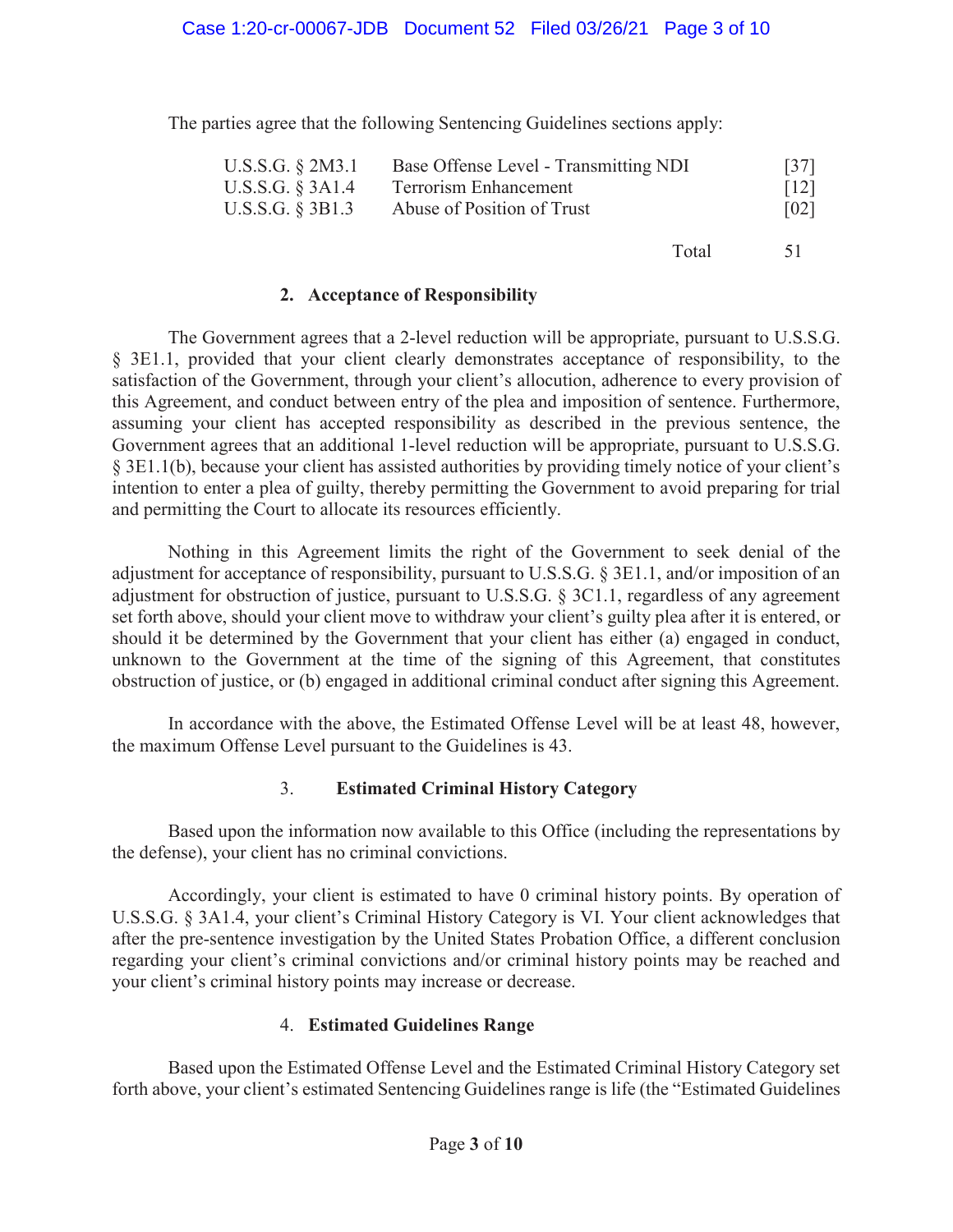Range"). In addition, the parties agree that, pursuant to U.S.S.G. § 5E1.2, should the Court impose a fine, at Guidelines level 43, the estimated applicable fine range is \$50,000 to \$500,000. Your client reserves the right to ask the Court not to impose any applicable fine.

The parties agree that, solely for the purposes of calculating the applicable range under the Sentencing Guidelines, neither a downward nor upward departure from the Estimated Guidelines Range set forth above is warranted. Except as provided for in the "Reservation of Allocution" section below, the parties also agree that neither party will seek any offense-level calculation different from the Estimated Offense Level calculated above in subsection A.

Your client understands and acknowledges that the Estimated Guidelines Range calculated above is not binding on the Probation Office or the Court. Should the Court or Probation Office determine that a guidelines range different from the Estimated Guidelines Range is applicable, that will not be a basis for withdrawal or recission of this Agreement by either party.

Your client understands and acknowledges that the terms of this section apply only to conduct that occurred before the execution of this Agreement. Should your client commit any conduct after the execution of this Agreement that would form the basis for an increase in your client's base offense level or justify an upward departure (examples of which include, but are not limited to, obstruction of justice, failure to appear for a court proceeding, criminal conduct while pending sentencing, and false statements to law enforcement agents, the probation officer, or the Court), the Government is free under this Agreement to seek an increase in the base offense level based on that post-agreement conduct.

## **E. Agreement as to Sentencing Allocution**

The parties further agree that a sentence within the Estimated Guidelines Range would constitute a reasonable sentence in light of all of the factors set forth in 18 U.S.C. § 3553(a), should such a sentence be subject to appellate review notwithstanding the appeal waiver provided below. Nevertheless, your client reserves the right to seek a sentence below the Estimated Guidelines Range based upon factors to be considered in imposing a sentence pursuant to 18 U.S.C. § 3553(a).

## **F. Reservation of Allocution**

The Government and your client reserve the right to describe fully, both orally and in writing, to the sentencing judge, the nature and seriousness of your client's misconduct, including any misconduct not described in the charges to which your client is pleading guilty, to inform the presentence report writer and the Court of any relevant facts, to dispute any factual inaccuracies in the presentence report, and to contest any matters not provided for in this Agreement. The parties also reserve the right to address the correctness of any Sentencing Guidelines calculations determined by the presentence report writer or the court, even if those calculations differ from the Estimated Guidelines Range calculated herein. In the event that the Court or the presentence report writer considers any Sentencing Guidelines adjustments, departures, or calculations different from those agreed to and/or estimated in this Agreement, or contemplates a sentence outside the Guidelines range based upon the general sentencing factors listed in 18 U.S.C. § 3553(a), the parties reserve the right to answer any related inquiries from the Court or the presentence report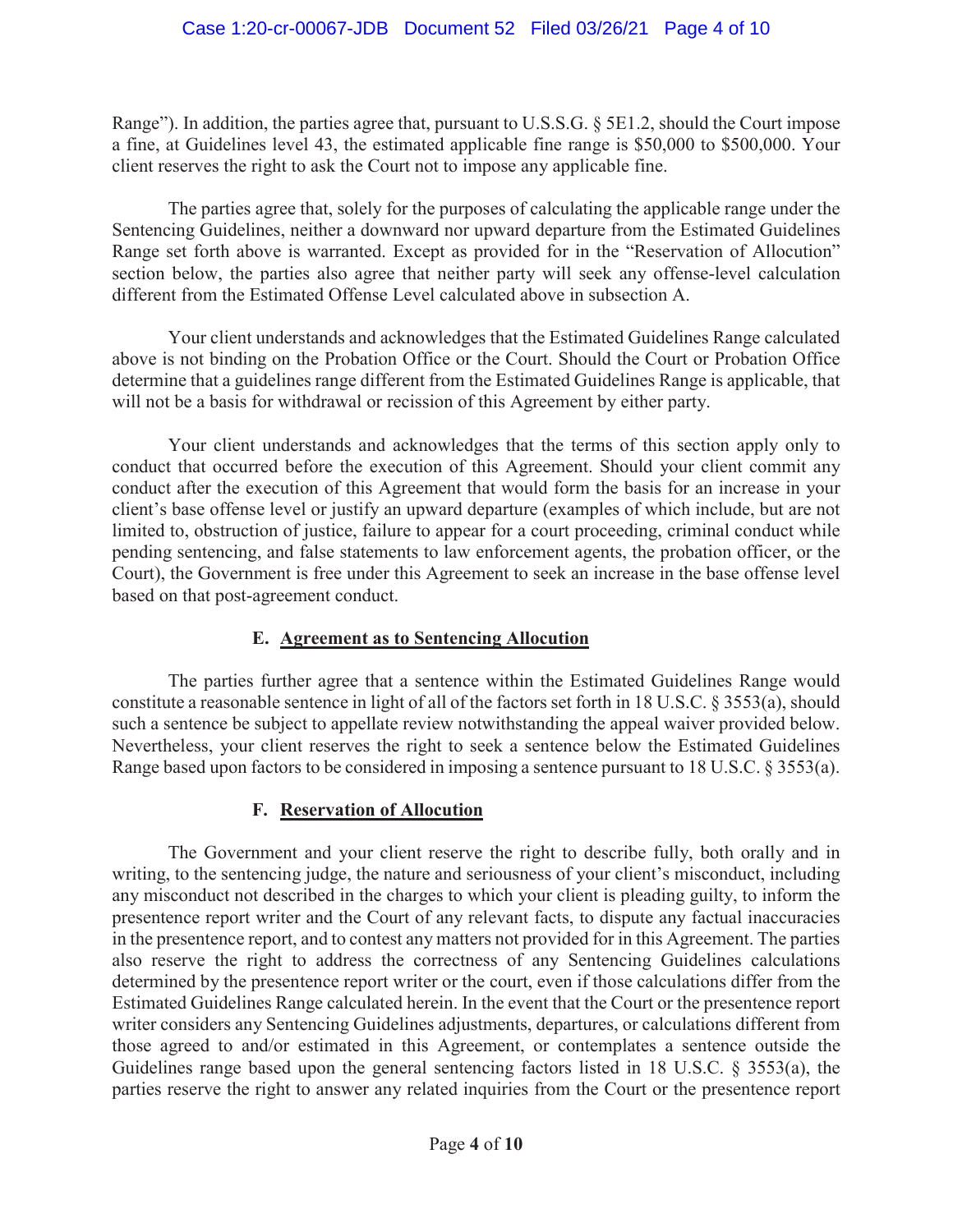writer and to allocute for a sentence within the Guidelines range, as ultimately determined by the Court, even if the Guidelines range ultimately determined by the Court is different from the Estimated Guidelines Range calculated herein.

In addition, if in this Agreement the parties have agreed to recommend or refrain from recommending to the Court a particular resolution of any sentencing issue, the parties reserve the right to full allocution in any post-sentence litigation. The parties retain the full right of allocution in connection with any post-sentence motion which may be filed in this matter and/or any proceeding(s) before the Bureau of Prisons. In addition, your client acknowledges that the Government is not obligated and does not intend to file any post-sentence downward departure motion in this case pursuant to Rule 35(b) of the Federal Rules of Criminal Procedure.

## **G. Court Not Bound by this Agreement or the Sentencing Guidelines**

Your client understands that the sentence in this case will be imposed in accordance with 18 U.S.C. § 3553(a), upon consideration of the Sentencing Guidelines. Your client further understands that the sentence to be imposed is a matter solely within the discretion of the Court. Your client acknowledges that the Court is not obligated to follow any recommendation of the Government at the time of sentencing. Your client understands that neither the Government's recommendation nor the Sentencing Guidelines are binding on the Court.

Your client acknowledges that your client's entry of a guilty plea to the charged offense authorizes the Court to impose any sentence, up to and including the statutory maximum sentence, which may be greater than the applicable Guidelines range. The Government cannot, and does not, make any promise or representation as to what sentence your client will receive. Moreover, it is understood that your client will have no right to withdraw your client's plea of guilty should the Court impose a sentence that is outside the Guidelines range or if the Court does not follow the Government's sentencing recommendation. The Government and your client will be bound by this Agreement, regardless of the sentence imposed by the Court. Any effort by your client to withdraw the guilty plea because of the length of the sentence shall constitute a breach of this Agreement.

## **H. Conditions of Release**

Your client acknowledges that, because your client is pleading guilty to an offense described in subparagraph (A), (B), or (C) of 18 U.S.C. § 3142(f)(1), the Court is required to order your client to be detained pending sentencing pursuant to 18 U.S.C. § 3143(a)(2).

## **I. Waivers**

# **1. Trial Rights**

Your client understands that by pleading guilty in this case your client agrees to waive certain rights afforded by the Constitution of the United States and/or by statute or rule. Your client agrees to forego the right to any further discovery or disclosures of information not already provided at the time of the entry of your client's guilty plea. Your client also agrees to waive, among other rights, the right to plead not guilty, and the right to a jury trial. If there were a jury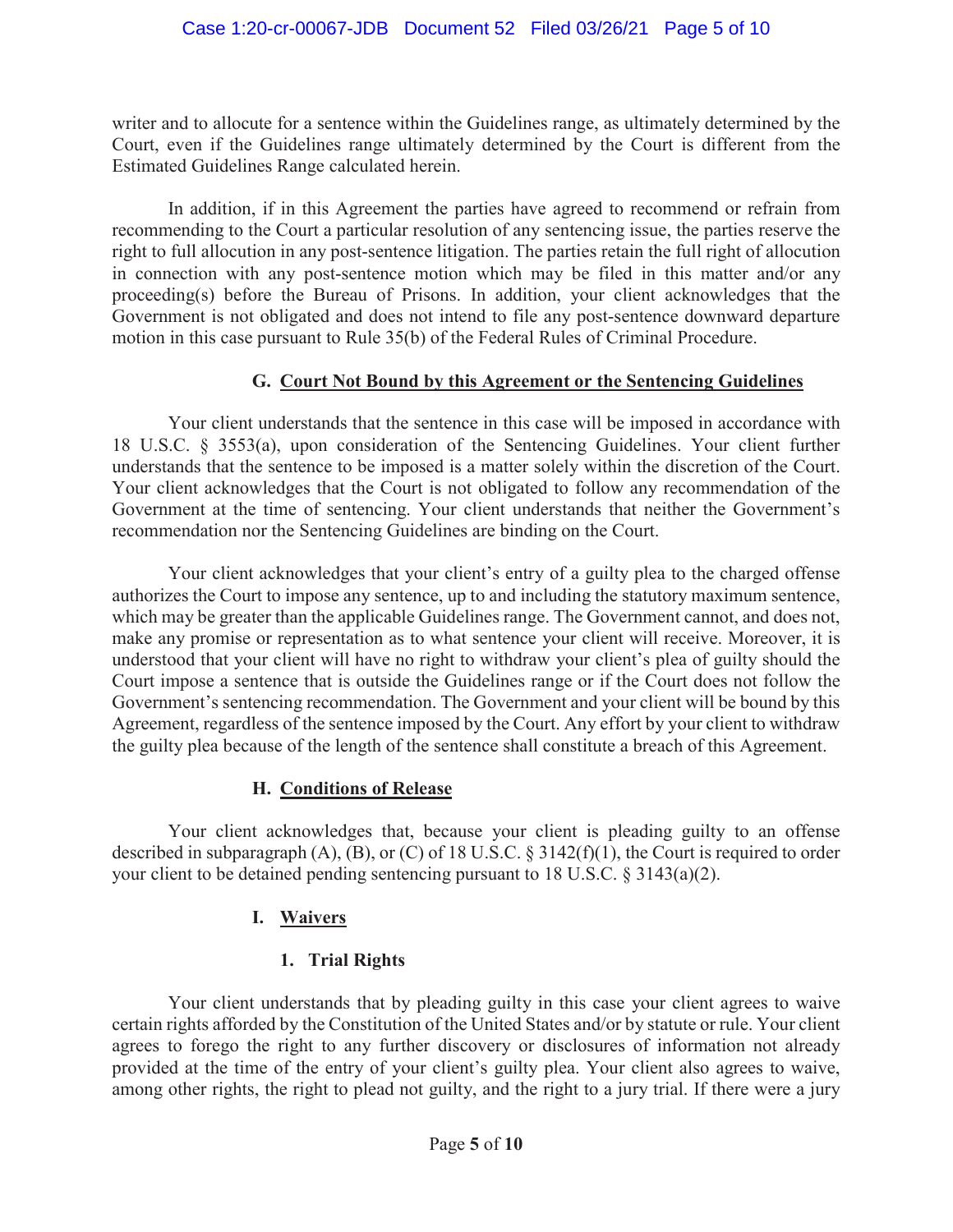trial, your client would have the right to be represented by counsel, to confront and cross-examine witnesses against your client, to challenge the admissibility of evidence offered against your client, to compel witnesses to appear for the purpose of testifying and presenting other evidence on your client's behalf, and to choose whether to testify. If there were a jury trial and your client chose not to testify at that trial, your client would have the right to have the jury instructed that your client's failure to testify could not be held against your client. Your client would further have the right to have the jury instructed that your client is presumed innocent until proven guilty, and that the burden would be on the United States to prove your client's guilt beyond a reasonable doubt. If your client were found guilty after a trial, your client would have the right to appeal your client's conviction. Your client understands that the Fifth Amendment to the Constitution of the United States protects your client from the use of self-incriminating statements in a criminal prosecution. By entering a plea of guilty, your client knowingly and voluntarily waives or gives up your client's right against self-incrimination.

Your client acknowledges discussing with you Rule 11(f) of the Federal Rules of Criminal Procedure and Rule 410 of the Federal Rules of Evidence, which ordinarily limit the admissibility of statements made by a defendant in the course of plea discussions or plea proceedings if a guilty plea is later withdrawn. Your client knowingly and voluntarily waives the rights that arise under these rules in the event your client withdraws your client's guilty plea or withdraws from this Agreement after signing it.

Your client also agrees to waive all constitutional and statutory rights to a speedy sentence and agrees that the plea of guilty pursuant to this Agreement will be entered at a time decided upon by the parties with the concurrence of the Court. Your client understands that the date for sentencing will be set by the Court

## **2. Appeal Rights**

Your client agrees to waive, insofar as such waiver is permitted by law, the right to appeal the conviction in this case on any basis, including but not limited to claim(s) that  $(1)$  the statute(s) to which your client is pleading guilty is unconstitutional, and (2) the admitted conduct does not fall within the scope of the statute(s). Your client understands that federal law, specifically 18 U.S.C. § 3742, affords defendants the right to appeal their sentences in certain circumstances. Your client also agrees to waive the right to appeal the sentence in this case, including but not limited to any term of imprisonment, fine, forfeiture, award of restitution, term or condition of supervised release, authority of the Court to set conditions of release, and the manner in which the sentence was determined, except to the extent the Court sentences your client above the statutory maximum or guidelines range determined by the Court. In agreeing to this waiver, your client is aware that your client's sentence has yet to be determined by the Court. Realizing the uncertainty in estimating what sentence the Court ultimately will impose, your client knowingly and willingly waives your client's right to appeal the sentence, to the extent noted above, in exchange for the concessions made by the Government in this Agreement. Notwithstanding the above agreement to waive the right to appeal the conviction and sentence, your client retains the right to appeal on the basis of ineffective assistance of counsel, but not to raise on appeal other issues regarding the conviction or sentence.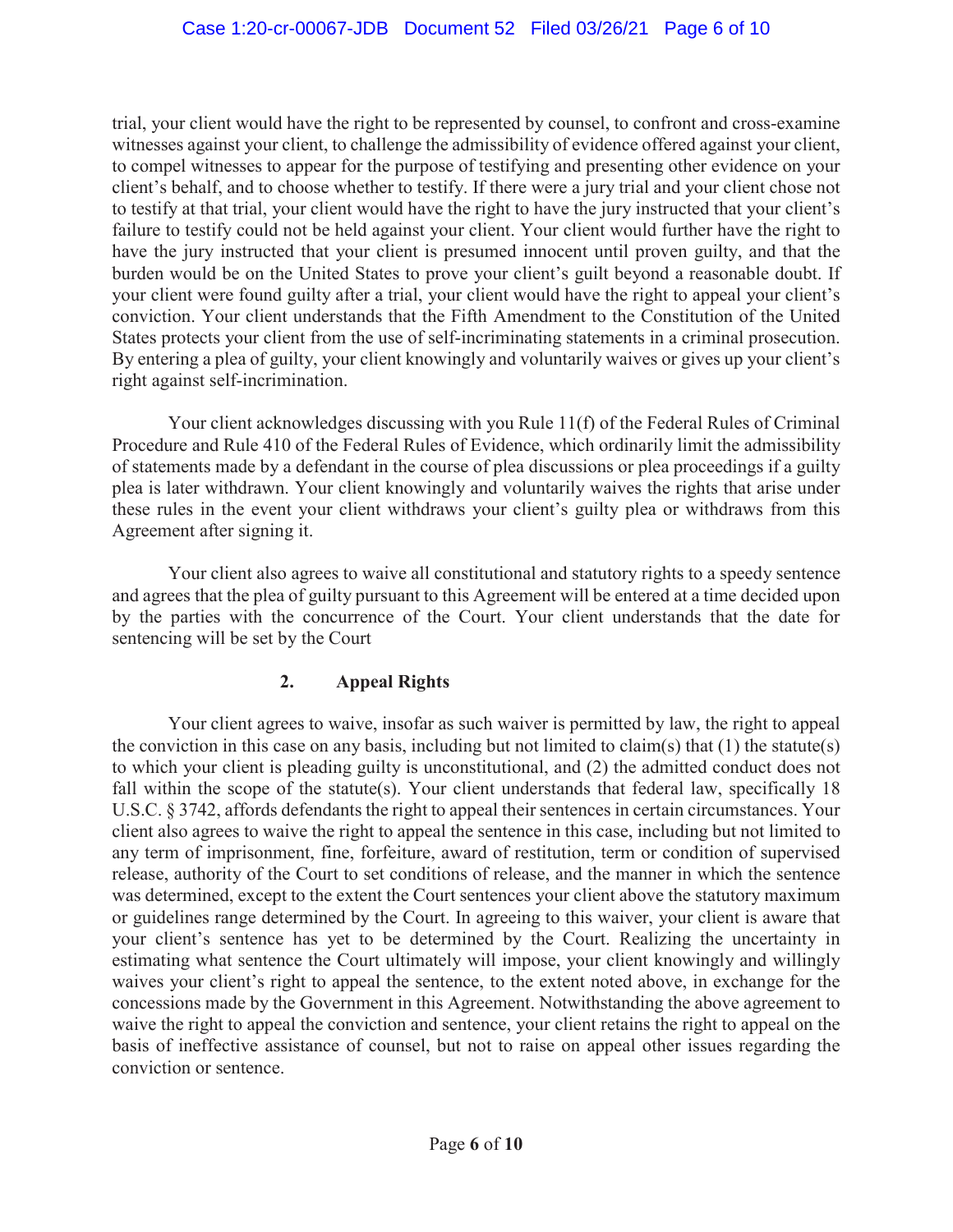#### 3. **Collateral Attack**

Your client also waives any right to challenge the conviction entered or sentence imposed under this Agreement or otherwise attempt to modify or change the sentence or the manner in which it was determined in any collateral attack, including, but not limited to, a motion brought under 28 U.S.C. § 2255 or Federal Rule of Civil Procedure 60(b), except to the extent such a motion is based on newly discovered evidence or on a claim that your client received ineffective assistance of counsel. Your client reserves the right to file a motion brought under 18 U.S.C. § 3582(c)(2), but agrees to waive the right to appeal the denial of such a motion.

## I. **Use of Self-Incriminating Information**

The Government and your client agree, in accordance with U.S.S.G. § 1B1.8, that the Government will be free to use against your client for any purpose at the sentencing in this case or in any related criminal or civil proceedings, any self-incriminating information provided by your client pursuant to this Agreement or during the course of debriefings conducted in anticipation of this Agreement, regardless of whether those debriefings were previously covered by an "off the record" agreement by the parties.

## J. **Forfeiture**

Your client agrees to forfeit all property acquired from or traceable to the offense and all property that was used to facilitate her offense, including, but not limited to, the following specific property:

Samsung SM-N920C (32GB) – IMEI: 3580 2307 0090 345, S/N: RF8H22AX8KD

Apple iPhone 7 Plus (A1784) – FCCID: BCG-E3092A, IC: 579C-E3092A

Your client agrees that all such property may be forfeited in either an administrative, civil and/or criminal judicial proceeding. Your client further agrees that she will not make a claim to the property or otherwise oppose forfeiture in any such proceedings, and will not help anyone else do so. If she has already made such a claim, she hereby withdraws it. Your client also agrees that she will sign any necessary documents to ensure that clear title to the forfeited assets passes to the United States, and that she will testify truthfully in any judicial forfeiture proceeding.

You client hereby waives any claims she may have against the United States regarding the seizure and forfeiture of the property covered by this agreement.

Your client further hereby waives the requirements regarding notice of the forfeiture in the charging instrument, announcement of the forfeiture at sentencing, and incorporation of the forfeiture in the judgment.

Finally, your client hereby waives any constitutional or statutory challenges to the forfeiture covered by this agreement, including that the forfeiture is an excessive fine or punishment.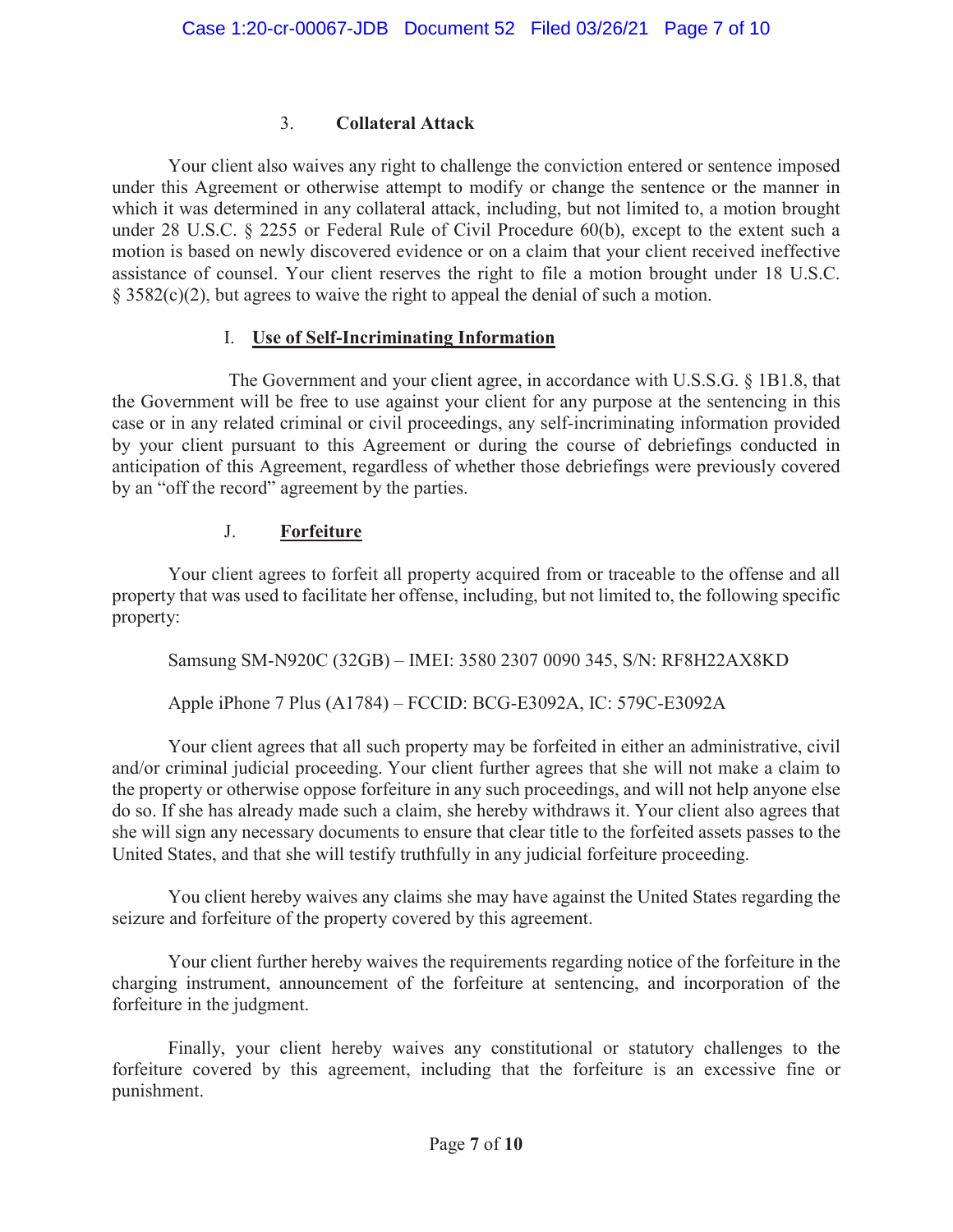## K. **Breach of Agreement**

Your client understands and agrees that, if after entering this Agreement, your client fails specifically to perform or to fulfill completely each and every one of your client's obligations under this Agreement, or engages in any criminal activity prior to sentencing, your client will have breached this Agreement. In the event of such a breach: (a) the Government will be free from its obligations under this Agreement; (b) your client will not have the right to withdraw the guilty plea; (c) your client will be fully subject to criminal prosecution for any other crimes, including perjury and obstruction of justice; and (d) the Government will be free to use against your client, directly and indirectly, in any criminal or civil proceeding, all statements made by your client and any of the information or materials provided by your client, including such statements, information and materials provided pursuant to this Agreement or during the course of any debriefings conducted in anticipation of, or after entry of, this Agreement, whether or not the debriefings were previously characterized as "off-the-record" debriefings, and including your client's statements made during proceedings before the Court pursuant to Rule 11 of the Federal Rules of Criminal Procedure.

Your client understands and agrees that the Government shall be required to prove a breach of this Agreement only by a preponderance of the evidence, except where such breach is based on a violation of federal, state, or local criminal law, which the Government need prove only by probable cause in order to establish a breach of this Agreement.

Nothing in this Agreement shall be construed to permit your client to commit perjury, to make false statements or declarations, to obstruct justice, or to protect your client from prosecution for any crimes not included within this Agreement or committed by your client after the execution of this Agreement. Your client understands and agrees that the Government reserves the right to prosecute your client for any such offenses. Your client further understands that any perjury, false statements or declarations, or obstruction of justice relating to your client's obligations under this Agreement shall constitute a breach of this Agreement. In the event of such a breach, your client will not be allowed to withdraw your client's guilty plea.

## L. **Complete Agreement**

No agreements, promises, understandings, or representations have been made by the parties or their counsel other than those contained in writing herein, nor will any such agreements, promises, understandings, or representations be made unless committed to writing and signed by your client, defense counsel, and an Assistant United States Attorney for the District of Columbia.

Your client further understands that this Agreement is binding only upon the Criminal and Superior Court Divisions of the United States Attorney's Office for the District of Columbia. This Agreement does not bind the Civil Division of this Office or any other United States Attorney's Office, nor does it bind any other state, local, or federal prosecutor. It also does not bar or compromise any civil, tax, or administrative claim pending or that may be made against your client.

If the foregoing terms and conditions are satisfactory, your client may so indicate by signing this Agreement and the Statement of Offense, and returning both to me no later than **[date]**.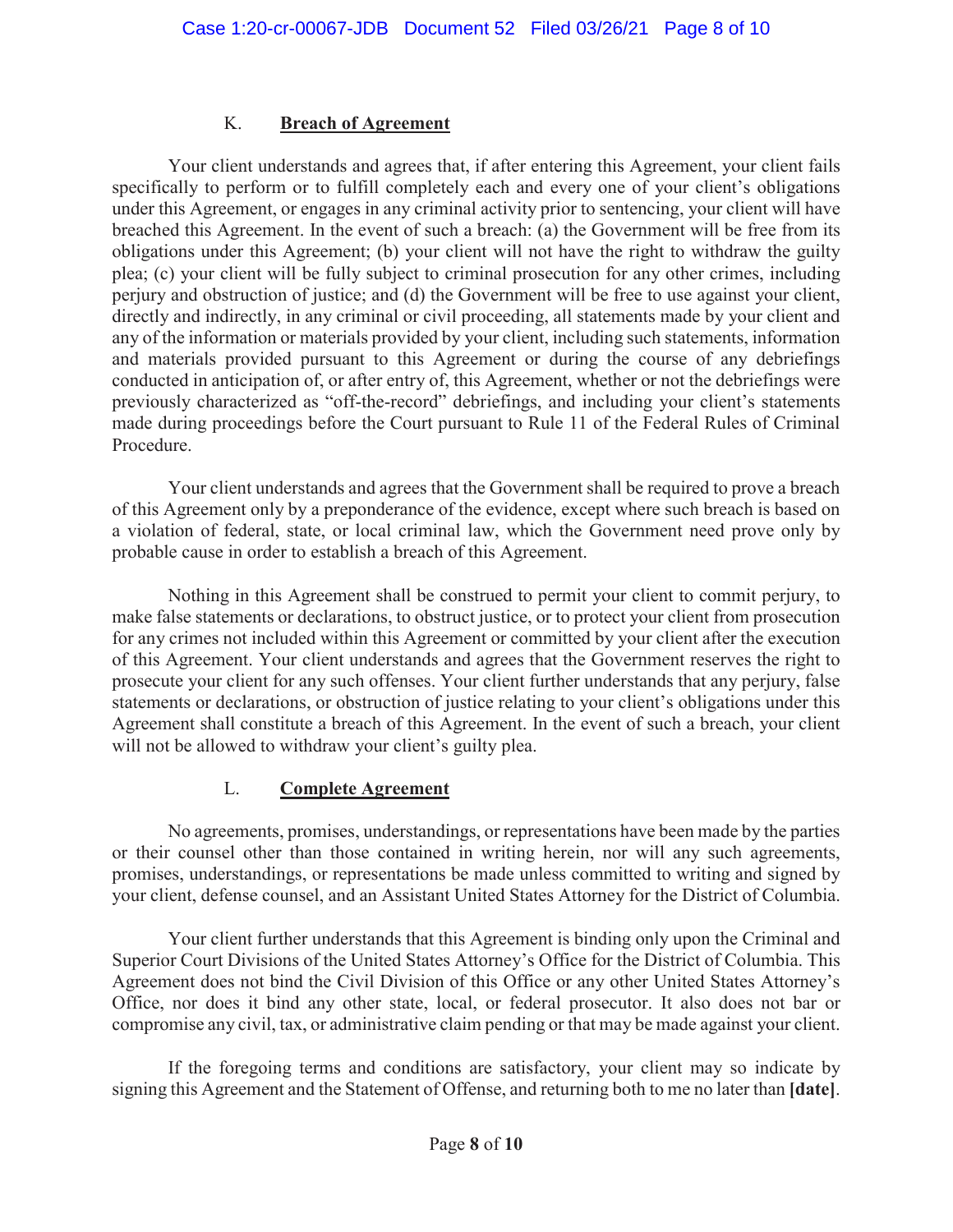$\checkmark$ 

Sincerely yours,

*/s/ Michael R. Sherwin* 

Michael R. Sherwin Acting United States Attorney

By: */s/ John Cummings*  John Cummings Assistant United States Attorney

> */s/ Jennifer Kennedy Gellie* Jennifer Kennedy Gellie Trial Attorney National Security Division Counterintelligence & Export Control Section United States Department of Justice